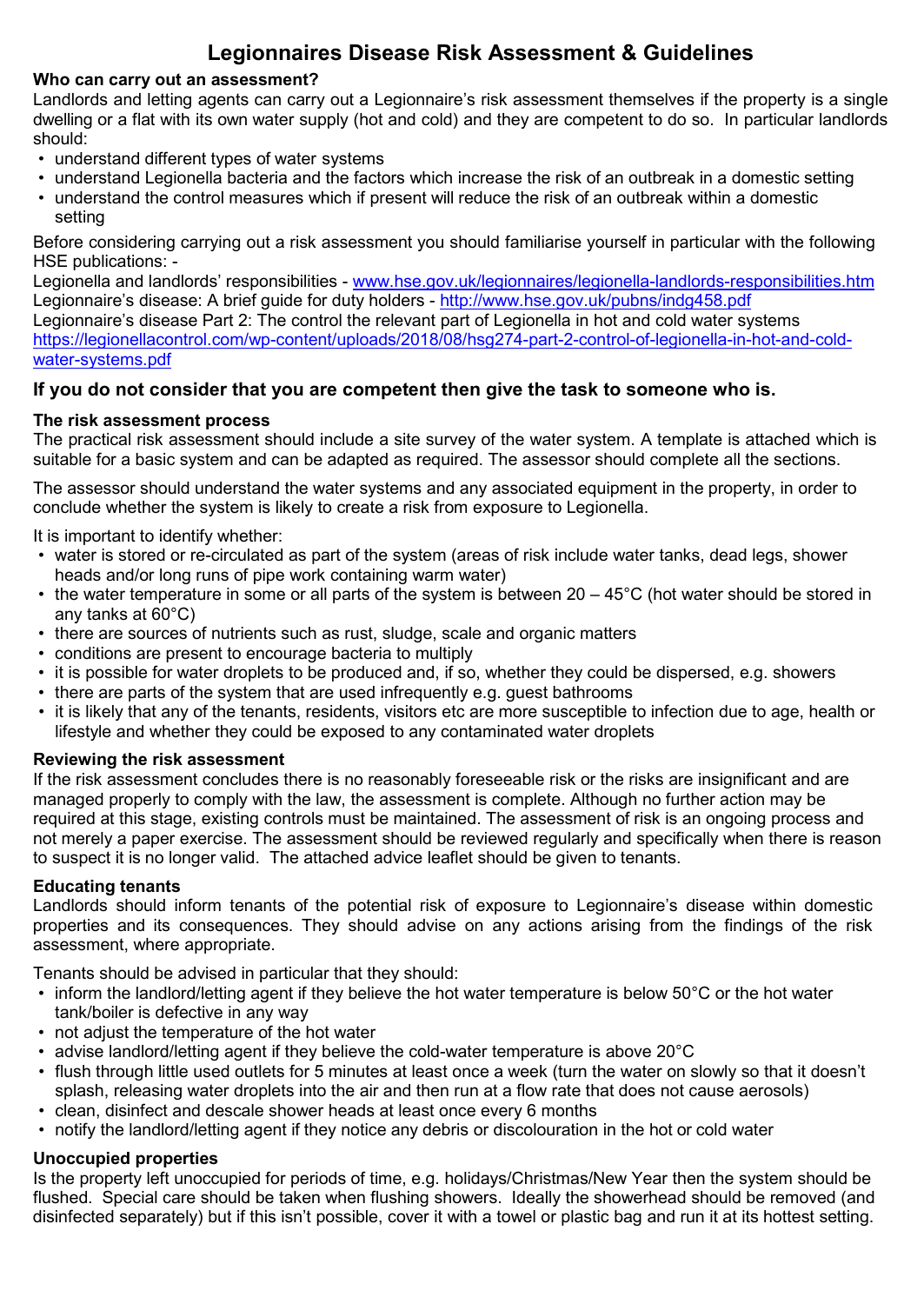## Tenants' Guide to Legionnaire's Disease Please keep this leaflet for Information Purposes

## **What is Legionella?**

Legionella is a bacteria that is naturally occurring in water sources such as lakes, reservoirs and ponds. It can enter the water systems within houses through the mains supply and given the right conditions, can begin to proliferate and potentially pose a threat.

#### **Is it harmful?**

Although naturally occurring and present in low levels in a lot of water sources, the bacteria is usually not harmful if ingested, but if the bacteria is spread through an aerosol (a garden hose or shower head) and comes into contact with a susceptible person, it is possible that they could contract Legionnaires' disease.

#### **What is Legionnaire's disease?**

Legionnaires' disease is a potentially fatal form of pneumonia caused by the inhalation of small droplets of contaminated water containing Legionella. Legionnaires' disease is often mistaken for other disease that affect the lungs, like pneumonia and the only way to get a definite diagnosis is through tests like blood and urine

## **Where is Legionella found?**

Hot and cold water systems in residential properties are a potential source for legionella bacteria growth. The main areas of risk are where the bacteria can multiply and increase to dangerous levels and then spread, e.g. in spray from showers and taps, even in dishwasher and washing machine pipes.

Conditions ripe for colonisation are where water of between 20°C and 45°C stagnates, and where there is sludge, rust and scale present for the bacteria to feed upon and multiply.

#### **Who is at risk?**

Legionnaire's disease most commonly affects the elderly, or people with chest or lung problems. Not everyone exposed to legionella bacteria becomes ill.

Legionnaire's disease is not contagious and you cannot get it from drinking water.

## **What precautions can I take?**

Taking the following simple precautions will help keep you safe:

- $\checkmark$  Inform the landlord/letting agent if you believe the hot water temperature is below 50°C or the hot water tank/boiler is defective in any way
- $\checkmark$  Do not adjust the temperature of the hot water
- $\checkmark$  Advise landlord/letting agent if you believe the cold-water temperature is above 20 $^{\circ}$ C
- $\checkmark$  Flush through little used outlets for 5 minutes at least once a week (run taps at a flow rate that will avoid aerosols)
- $\checkmark$  Clean, disinfect and descale shower heads at least once every 6 months
- $\checkmark$  Notify the landlord/letting agent if they notice any debris or discolouration in the hot or cold water

## **Unoccupied properties**

Is the property left unoccupied for periods of time, e.g. holidays/Christmas/New Year then you should flush the system when you return. Special care should be taken when flushing showers. Ideally the showerhead should be removed (and disinfected separately) but if this isn't possible, cover it with a towel or plastic bag and run it at its hottest setting for at least five minutes.

## **What do I do if I think I may have contracted Legionnaire's disease?**

If you suspect that you or someone in your home has contracted Legionnaire's disease, contact your doctor immediately.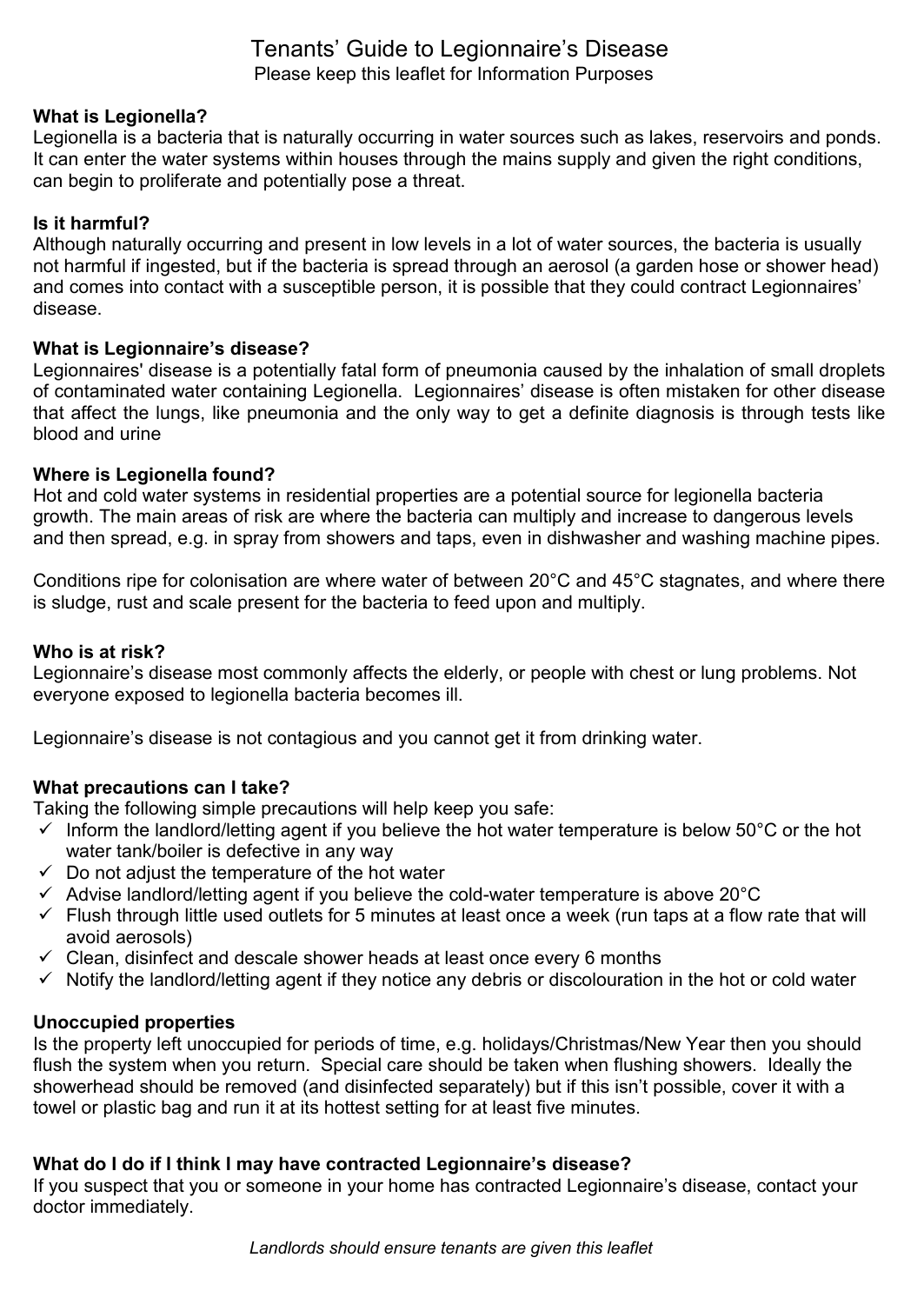#### • Examples of water systems

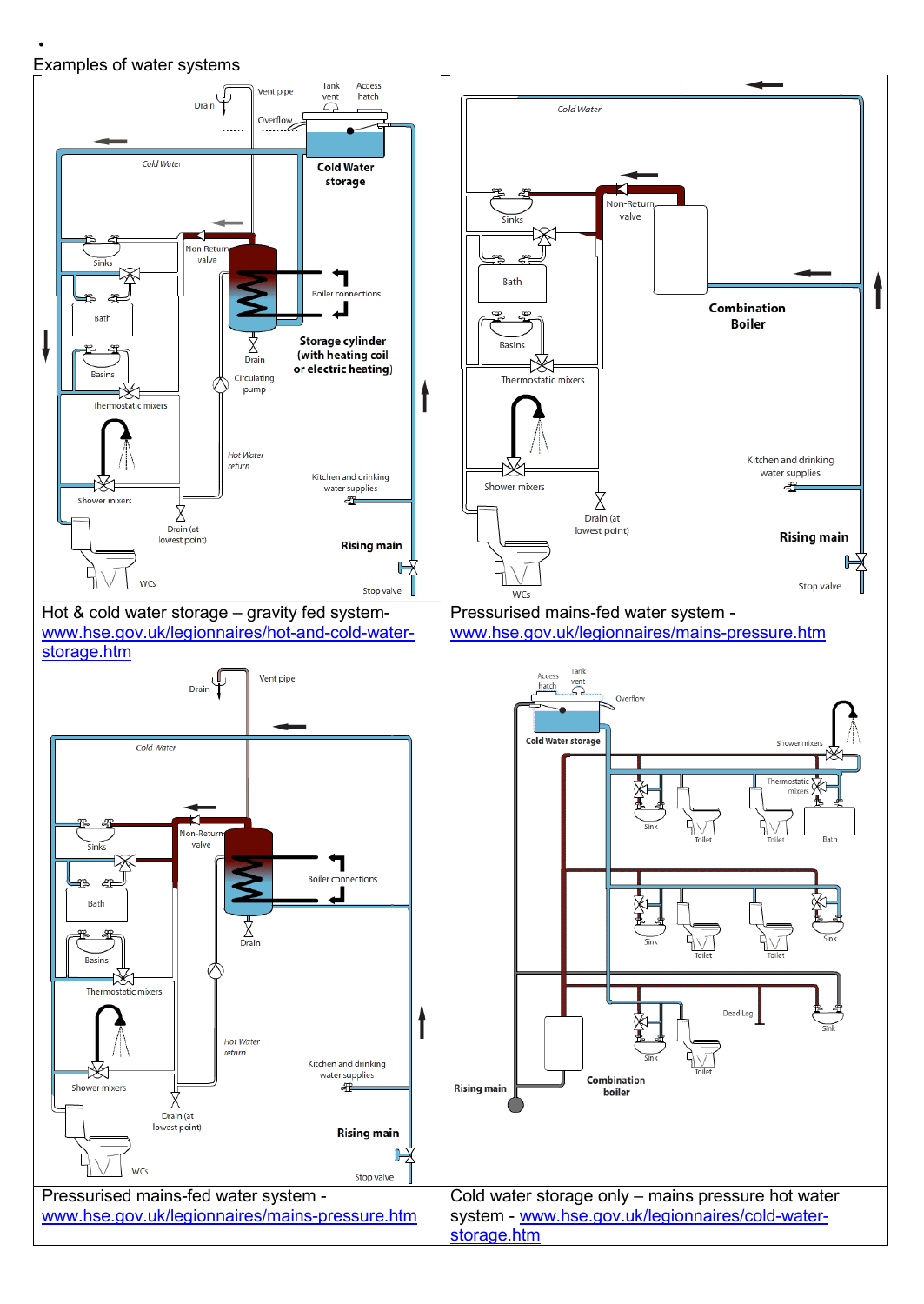# **Legionnaires Disease Risk Assessment**

| Property address                                                                                                                                                                                                                                                   |            |           |                        |                                                                                   |            |           |  |
|--------------------------------------------------------------------------------------------------------------------------------------------------------------------------------------------------------------------------------------------------------------------|------------|-----------|------------------------|-----------------------------------------------------------------------------------|------------|-----------|--|
| Date of                                                                                                                                                                                                                                                            |            |           | Assessment             |                                                                                   |            |           |  |
| assessment                                                                                                                                                                                                                                                         |            |           | carried out by         |                                                                                   |            |           |  |
| Describe property type                                                                                                                                                                                                                                             |            |           |                        |                                                                                   |            |           |  |
| Is there any tenant, resident or regular visitor                                                                                                                                                                                                                   |            |           |                        |                                                                                   |            |           |  |
| particularly susceptible to Legionella due to                                                                                                                                                                                                                      |            |           |                        |                                                                                   |            |           |  |
| age, health or lifestyle?                                                                                                                                                                                                                                          |            |           |                        |                                                                                   |            |           |  |
| Describe type of cold-water system e.g.                                                                                                                                                                                                                            |            |           |                        |                                                                                   |            |           |  |
| mains feed or from storage tank                                                                                                                                                                                                                                    |            |           |                        |                                                                                   |            |           |  |
| (Include sketch if possible at rear of document)                                                                                                                                                                                                                   |            |           |                        |                                                                                   |            |           |  |
| Describe type of hot water system e.g. mains                                                                                                                                                                                                                       |            |           |                        |                                                                                   |            |           |  |
| feed via combi boiler or from storage tank.                                                                                                                                                                                                                        |            |           |                        |                                                                                   |            |           |  |
| (Include sketch if possible at rear of                                                                                                                                                                                                                             |            |           |                        |                                                                                   |            |           |  |
| document)                                                                                                                                                                                                                                                          |            |           |                        |                                                                                   |            |           |  |
| 1. Water outlet temperature                                                                                                                                                                                                                                        |            |           | <b>RISK CATEGORIES</b> |                                                                                   |            |           |  |
| Is cold water temperature Yes                                                                                                                                                                                                                                      |            | No        |                        | Is the hot water temperature                                                      | <b>Yes</b> | <b>No</b> |  |
| at outlets below 20°C?                                                                                                                                                                                                                                             |            |           |                        | above 50°C at outlets?                                                            |            |           |  |
| Cold water must flow from outlets at below 20°C & hot water above 50°C to minimise risk. If temperatures are too low/high                                                                                                                                          |            |           |                        |                                                                                   |            |           |  |
| then adjustments need to be made to the system i.e. lagging of pipework or adjustment of temperature settings for hot water.                                                                                                                                       |            |           |                        |                                                                                   |            |           |  |
| Identify any<br>Defect/Risk                                                                                                                                                                                                                                        |            |           |                        |                                                                                   |            |           |  |
| Related<br>Recommendation                                                                                                                                                                                                                                          |            |           |                        |                                                                                   |            |           |  |
| Responsible person                                                                                                                                                                                                                                                 |            |           |                        | Other                                                                             |            |           |  |
| to carry out action                                                                                                                                                                                                                                                | Landlord   | Tenant    | Other                  | Details:                                                                          |            |           |  |
| 2. Cold water storage tanks                                                                                                                                                                                                                                        |            |           |                        |                                                                                   |            |           |  |
| Is there a cold water                                                                                                                                                                                                                                              | <b>Yes</b> | No        |                        | Does it have a tight fitting lid?                                                 | <b>Yes</b> | <b>No</b> |  |
| storage tank present?                                                                                                                                                                                                                                              |            |           |                        |                                                                                   |            |           |  |
| Is the water temperature<br>in the tank below 20°C?                                                                                                                                                                                                                | <b>Yes</b> | <b>No</b> |                        | Is water in the tank clean & free of Yes<br>rust, debris, scale & organic matter? |            | <b>No</b> |  |
| Is the tank insulated?                                                                                                                                                                                                                                             | <b>Yes</b> | No        | Location               |                                                                                   |            |           |  |
|                                                                                                                                                                                                                                                                    |            |           | of tank                |                                                                                   |            |           |  |
| If any debris etc. is present in the system it should be drained & thoroughly cleaned. If debris is from corrosion on the tank<br>itself then the tank may need to be replaced. All cold water tanks should have tight fitting lids to prevent debris entering the |            |           |                        |                                                                                   |            |           |  |
| system. Water in the tank should be below 20°C & the tank insulated to prevent the temperature rising above this level.                                                                                                                                            |            |           |                        |                                                                                   |            |           |  |
| Identify any                                                                                                                                                                                                                                                       |            |           |                        |                                                                                   |            |           |  |
| Defect/Risk                                                                                                                                                                                                                                                        |            |           |                        |                                                                                   |            |           |  |
| Related<br>Recommendation                                                                                                                                                                                                                                          |            |           |                        |                                                                                   |            |           |  |
| Responsible person                                                                                                                                                                                                                                                 |            |           |                        | Other                                                                             |            |           |  |
| to carry out action                                                                                                                                                                                                                                                | Landlord   | Tenant    | Other                  | Detalls:                                                                          |            |           |  |
| 3. Hot water                                                                                                                                                                                                                                                       |            |           |                        |                                                                                   |            |           |  |
| Is the temperature setting on the boiler and/or hot water tank such that                                                                                                                                                                                           |            |           |                        |                                                                                   | Yes        | No        |  |
| the hot water is heated to and stored at a temperature of 60°C?                                                                                                                                                                                                    |            |           |                        |                                                                                   |            |           |  |
| NB: If the temperature is set at above 60°C this can cause scalding to users. The temperature setting on the boiler                                                                                                                                                |            |           |                        |                                                                                   |            |           |  |
| and/or hot water tank should be set and maintained at 60 $^{\circ}$ C.<br>Identify any                                                                                                                                                                             |            |           |                        |                                                                                   |            |           |  |
| Defect/Risk                                                                                                                                                                                                                                                        |            |           |                        |                                                                                   |            |           |  |
| Related                                                                                                                                                                                                                                                            |            |           |                        |                                                                                   |            |           |  |
| Recommendation                                                                                                                                                                                                                                                     |            |           |                        |                                                                                   |            |           |  |
| Responsible person                                                                                                                                                                                                                                                 | Landlord   | Tenant    | Other                  | Other                                                                             |            |           |  |
| to carry out action                                                                                                                                                                                                                                                |            |           |                        | Details:                                                                          |            |           |  |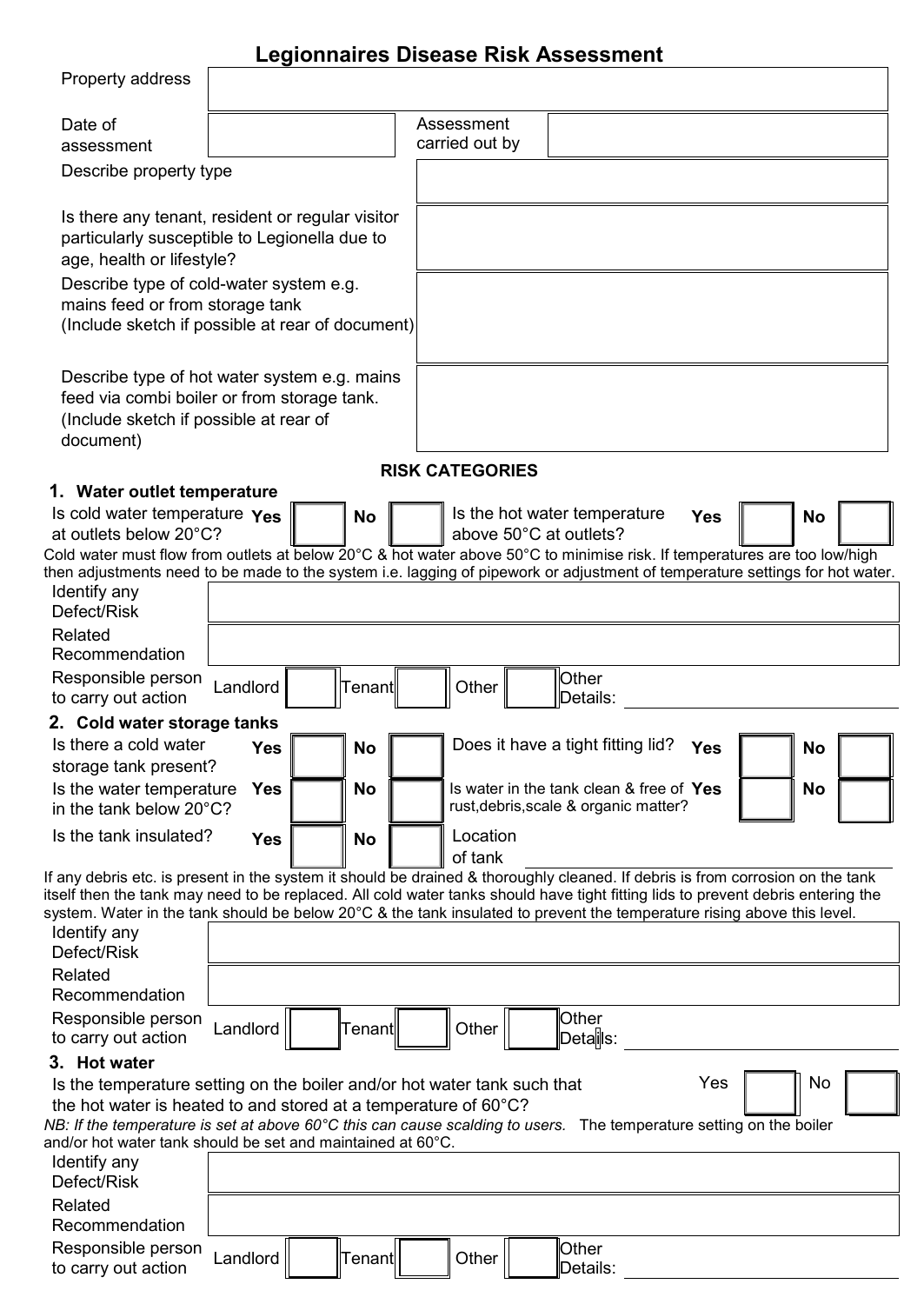#### **4. Little used outlets**

Are there any water outlets that are used less than once per week e.g. in guest bathrooms? If yes, identify outlet & location below

| Yes | I | N |
|-----|---|---|
|     |   |   |

#### Details

| υσιαιιο                                                                                                                                                                                                                         |                      |                  |       |                   |     |           |  |
|---------------------------------------------------------------------------------------------------------------------------------------------------------------------------------------------------------------------------------|----------------------|------------------|-------|-------------------|-----|-----------|--|
| Any little used outlets should be flushed through weekly by running water through the outlet for at least 5 minutes. Aerosol                                                                                                    |                      |                  |       |                   |     |           |  |
| production should be minimised during this process. It is better to run the water longer at a lower pressure to avoid aerosols.<br>Identify any                                                                                 |                      |                  |       |                   |     |           |  |
| Defect/Risk                                                                                                                                                                                                                     |                      |                  |       |                   |     |           |  |
| Related                                                                                                                                                                                                                         |                      |                  |       |                   |     |           |  |
| Recommendation                                                                                                                                                                                                                  |                      |                  |       |                   |     |           |  |
| Responsible person<br>to carry out action                                                                                                                                                                                       | Landlord             | Tenant           | Other | Other<br>Details: |     |           |  |
| 5. Shower heads                                                                                                                                                                                                                 |                      |                  |       |                   |     |           |  |
| Are there any showers in the property? If yes, identify outlet & location below                                                                                                                                                 |                      |                  |       |                   | Yes | <b>No</b> |  |
| <b>Details</b>                                                                                                                                                                                                                  |                      |                  |       |                   |     |           |  |
| Shower heads should be cleaned, disinfected and descaled at least once every 6 months. Aerosol production should be                                                                                                             |                      |                  |       |                   |     |           |  |
| minimised during this process.<br>Identify any                                                                                                                                                                                  |                      |                  |       |                   |     |           |  |
| Defect/Risk                                                                                                                                                                                                                     |                      |                  |       |                   |     |           |  |
| Related                                                                                                                                                                                                                         |                      |                  |       |                   |     |           |  |
| Recommendation                                                                                                                                                                                                                  |                      |                  |       |                   |     |           |  |
|                                                                                                                                                                                                                                 |                      |                  |       |                   |     |           |  |
| Responsible person<br>to carry out action                                                                                                                                                                                       | Landlord             | Tenantl          | Other | Other<br>Details: |     |           |  |
|                                                                                                                                                                                                                                 |                      |                  |       |                   |     |           |  |
| 6. Dead legs and redundant pipework                                                                                                                                                                                             |                      |                  |       |                   |     |           |  |
| Sections of pipework which are redundant or owing to the system design & have little/no through flow of water<br>(known as "dead legs") can allow water to stagnate in the system. Are there any dead legs known in the system? |                      |                  |       |                   |     |           |  |
| Are there any dead legs in the property? If yes, identify outlet & location below                                                                                                                                               |                      |                  |       |                   | Yes | No        |  |
|                                                                                                                                                                                                                                 |                      |                  |       |                   |     |           |  |
|                                                                                                                                                                                                                                 |                      |                  |       |                   |     |           |  |
| <b>Details</b>                                                                                                                                                                                                                  |                      |                  |       |                   |     |           |  |
| Any dead legs in pipework should be removed or the system altered so that water flows through all pipework regularly.                                                                                                           |                      |                  |       |                   |     |           |  |
| Identify any                                                                                                                                                                                                                    |                      |                  |       |                   |     |           |  |
| Defect/Risk                                                                                                                                                                                                                     |                      |                  |       |                   |     |           |  |
| Related                                                                                                                                                                                                                         |                      |                  |       |                   |     |           |  |
| Recommendation                                                                                                                                                                                                                  |                      |                  |       |                   |     |           |  |
| Responsible person                                                                                                                                                                                                              |                      | ∥Tenant <b> </b> | Other | Other             |     |           |  |
| to carry out action                                                                                                                                                                                                             | Landlord $\parallel$ |                  |       | Details:          |     |           |  |
| 7. Unoccupied properties                                                                                                                                                                                                        |                      |                  |       |                   |     |           |  |
| Is the property left unoccupied for periods of time, e.g. in the case of student lettings Yes                                                                                                                                   |                      |                  |       |                   |     | No        |  |
| over the summer holiday or at Christmas/New Year                                                                                                                                                                                |                      |                  |       |                   |     |           |  |
| All hot & cold water outlets should be flushed through at least once a week for at least 5 minutes when unoccupied & prior to                                                                                                   |                      |                  |       |                   |     |           |  |
| re-occupation. Aerosol production should be minimised during this process If empty long term - consider draining the system.                                                                                                    |                      |                  |       |                   |     |           |  |
|                                                                                                                                                                                                                                 |                      |                  |       |                   |     |           |  |
| Identify any                                                                                                                                                                                                                    |                      |                  |       |                   |     |           |  |
| Defect/Risk                                                                                                                                                                                                                     |                      |                  |       |                   |     |           |  |
| Related                                                                                                                                                                                                                         |                      |                  |       |                   |     |           |  |
| Recommendation                                                                                                                                                                                                                  |                      |                  |       |                   |     |           |  |
| Responsible person                                                                                                                                                                                                              |                      |                  |       | Other             |     |           |  |
| to carry out action                                                                                                                                                                                                             | Landlord             | Tenant           | Other | Details:          |     |           |  |
| 8. Advice to tenants                                                                                                                                                                                                            |                      |                  |       |                   |     |           |  |
|                                                                                                                                                                                                                                 |                      |                  |       |                   | Yes | No.       |  |
| Has advice been given to the tenants as to the risks of Legionnaires<br>Disease in a domestic setting and their responsibilities to minimise risk?                                                                              |                      |                  |       |                   |     |           |  |
| This can be done by giving the tenant/s the tenant advice sheet.                                                                                                                                                                |                      |                  |       |                   |     |           |  |
| The assessment is complete and should be reviewed at least annually or if any information changes. You                                                                                                                          |                      |                  |       |                   |     |           |  |
| should ensure that the recommendations above are implemented and any existing controls maintained.<br>Signed                                                                                                                    |                      |                  |       | Date              |     |           |  |

Print Name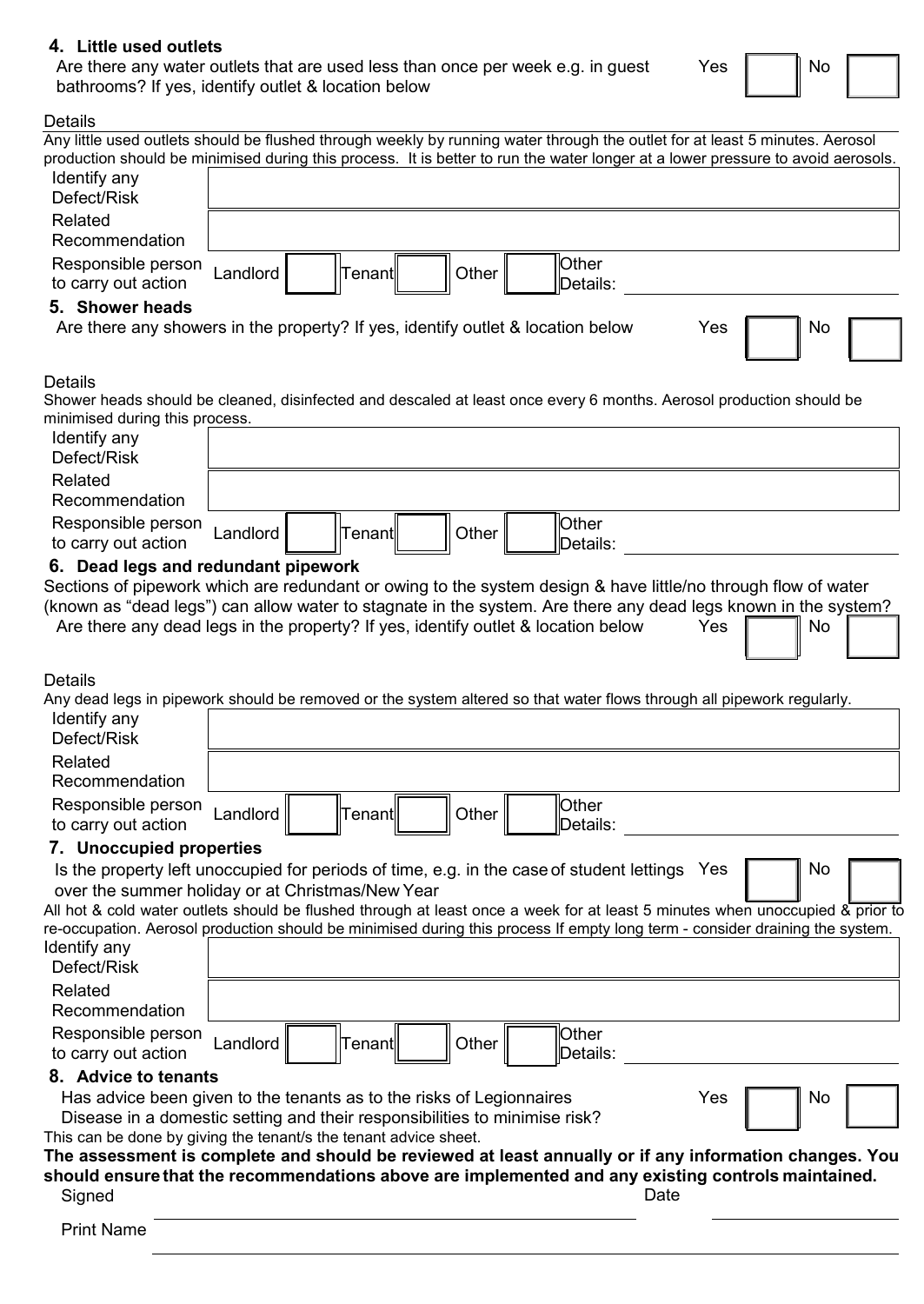#### **Diagram/Sketch of Water System In Property (Include all pipework water storage tanks, taps outlets and showers)**



**Pressurised mains-fed system with non-recirculating hot water distribution**